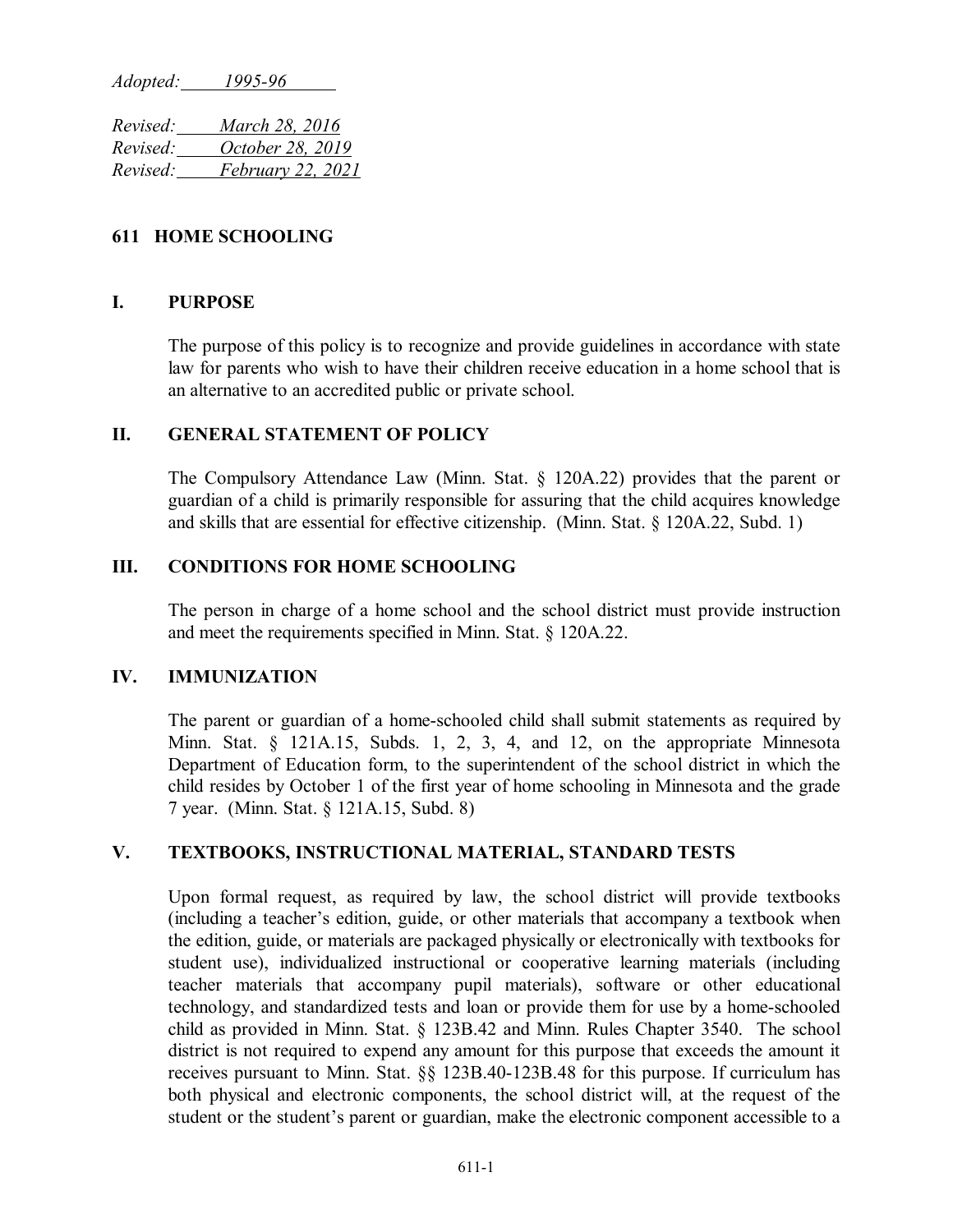resident student provided that the school district does not incur more than an incidental cost as a result of providing access electronically.

# **VI. PUPIL SUPPORT SERVICES**

Upon formal request, as required by law, the school district will provide pupil support services in the form of health services and counseling and guidance services to a homeschooled child as provided by Minn. Stat. § 123B.44 and Minn. Rules Chapter 3540. The school district is not required to expend an amount for any of these purposes that exceeds the amount it receives pursuant to Minn. Stat. §§ 123B.40-123B.48 for any of these purposes.

# **VII. EXTRACURRICULAR ACTIVITIES**

Resident pupils who receive instruction in a home school (where five or fewer students receive instruction) may fully participate in extracurricular activities of the school district on the same basis as other public school students (Minn. Stat. §§ 123B.36, Subd. 1, and 123B.49, Subd. 4).

# **VIII. SHARED TIME PROGRAMS**

Enrollment in class offerings of the school district.

- A. A home-schooled child who is a resident of the school district may enroll in classes in the school district as a shared time pupil on the same basis as other nonpublic school students. The provisions of this policy shall not be determinative of whether the school district allows the enrollment of any pupils on a shared-time basis.
- B. The school district may limit enrollment of shared-time pupils in such classes based on the capacity of a program, class, grade level, or school building. The school board and administration retain sole discretion and control over scheduling of all classes and assignment of shared time pupils to classes.

# **IX. OPTIONAL COOPERATIVE ARRANGEMENTS**

# A. Activities

1. Minnesota State High School League-sponsored activities (in which six or more students receive instruction in the home school or the home school students are not residents of the school district).

A home school that is a member of the Minnesota State High School League may request that the school district enter into a cooperative sponsorship arrangement as provided in Minnesota State High School League Bylaw 403.00. The approval of such an arrangement shall be at the discretion of the school board.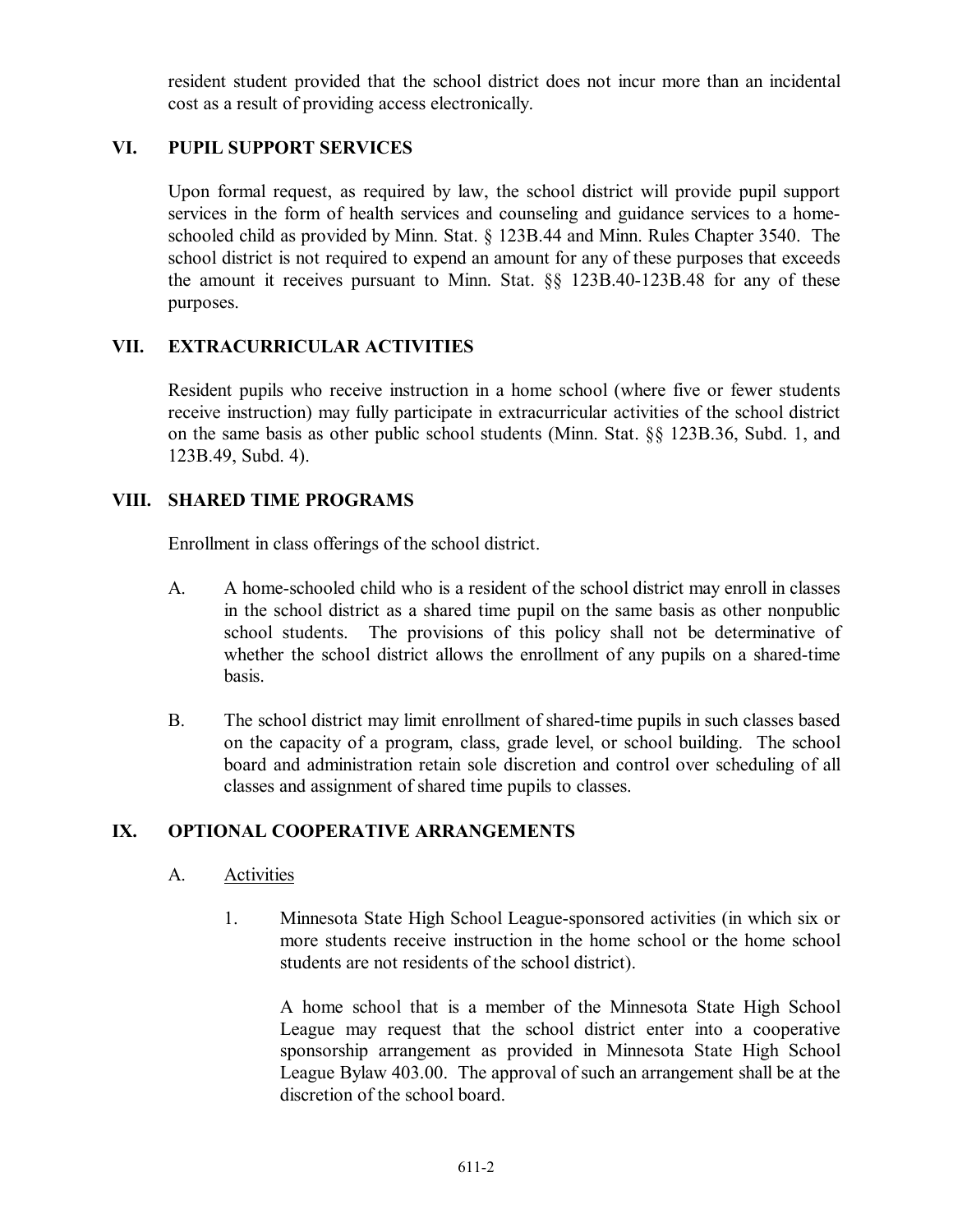- a. The home school must become a member of the Minnesota State High School League in accordance with the rules of the Minnesota State High School League.
- b. The home school is solely responsible for any costs or fees associated with its application for and/or subsequent membership in the Minnesota State High School League.
- c. The home school is responsible for any and all costs associated with its participation in a cooperative sponsorship arrangement as well as any school district activity fees associated with the Minnesota State High School League activity.
- 2. Non-Minnesota State High School League activities in which six or more students receive instruction in the home school.

A home-schooled child may participate in non-Minnesota State High School League activities offered by the school district upon application and approval from the school board to participate in the activity and the payment of any activity fees associated with the activity. However, home school students may not be charged higher activity fees than other public school students. An approval shall be granted at the discretion of the school board.

# B. Transportation services

- 1. The school district may provide nonpublic nonregular transportation services to a home-schooled child.
- 2. The school board of the school district retains sole discretion and control and management of scheduling routes, establishment of the location of bus stops, manner and method of transportation, control and discipline of school children, and any other matter relating to the provision of transportation services.

| <b>Legal References:</b> | Minn. Stat. § 120A.22 (Compulsory Instruction)                           |
|--------------------------|--------------------------------------------------------------------------|
|                          | Minn. Stat. $\S$ 120A.24 (Reporting)                                     |
|                          | Minn. Stat. § 120A.26 (Enforcement and Prosecution)                      |
|                          | Minn. Stat. § 121A.15 (Health Standards; Immunizations; School Children) |
|                          | Minn. Stat. § 123B.36 (School Boards May Require Fees)                   |
|                          | Minn. Stat. $\S$ 123B.41 (Definitions)                                   |
|                          | Minn. Stat. § 123B.42 (Textbooks, Individual Instruction Material,       |
|                          | <b>Standard Tests</b> )                                                  |
|                          | Minn. Stat. § 123B.44 (Provision of Pupil Support Services)              |
|                          | Minn. Stat. § 123B.49 (Cocurricular and Extracurricular Activities       |
|                          | Minn. Stat. $\S$ 123B.86 (Equal Treatment – Transportation)              |
|                          | Minn. Stat. § 123B.92 (Transportation Aid Entitlement)                   |
|                          | Minn. Stat. § 124D.03 (Enrollment Options Program)                       |